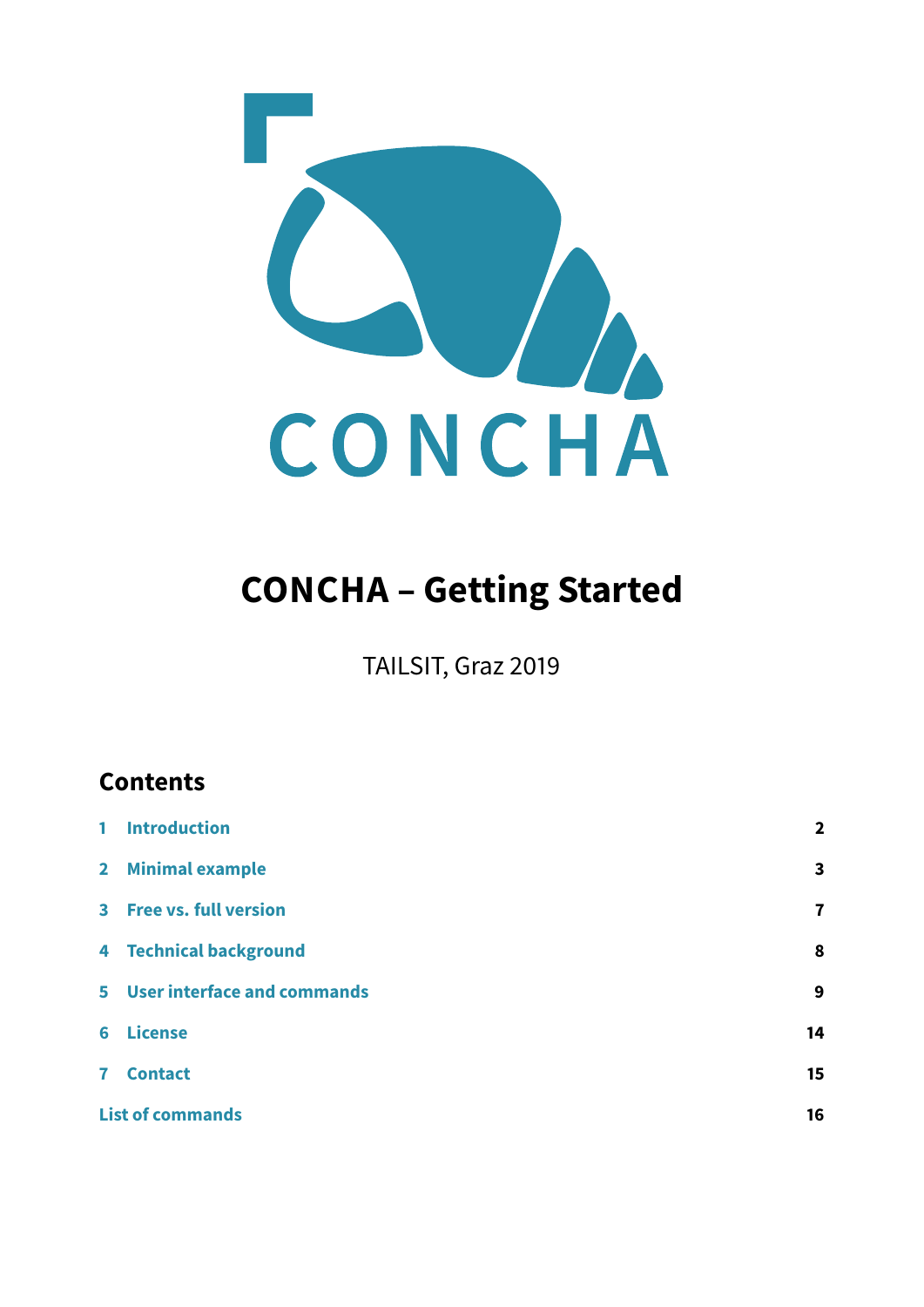# <span id="page-1-0"></span>**1 Introduction**

The Rhino3D plug-in CONCHA facilitates the numerical simulation of shell structures. Based on the Finite Element Method, CONCHA lets you analyse the mechanical behaviour of complex geometries subject to arbitrary loads without leaving the design environment of Rhino3D. This document covers the installation, a guide through an example simulation with CONCHA and a description of available commands.

# <span id="page-1-1"></span>**1.1 System requirements and installation**

The prerequisites for CONCHA are

- Rhino3D v5 for Windows (64 bit) with at least service Release 13 or Rhino3D v6 for Windows
- Microsoft .NET Framework  $4.5.2$
- Microsoft Visual C++ Redistributable 2015-2019 (64 bit)

If the above listed requirements are met, you can proceed with the installation by doubleclicking concha.rhi. The Rhino Package Installer then starts the installation of the Rhino3D v5 and Rhino3D v6 version of the plug-in. If you installed the free version of CONCHA (see Section [3\)](#page-6-0), you can check the installation in Rhino3D immediately by typing **PluginManager** in the command line and looking for CONCHA in the list. Currently, a full license for version 2 of the plug-in is only available upon request (see Section [6\)](#page-13-0).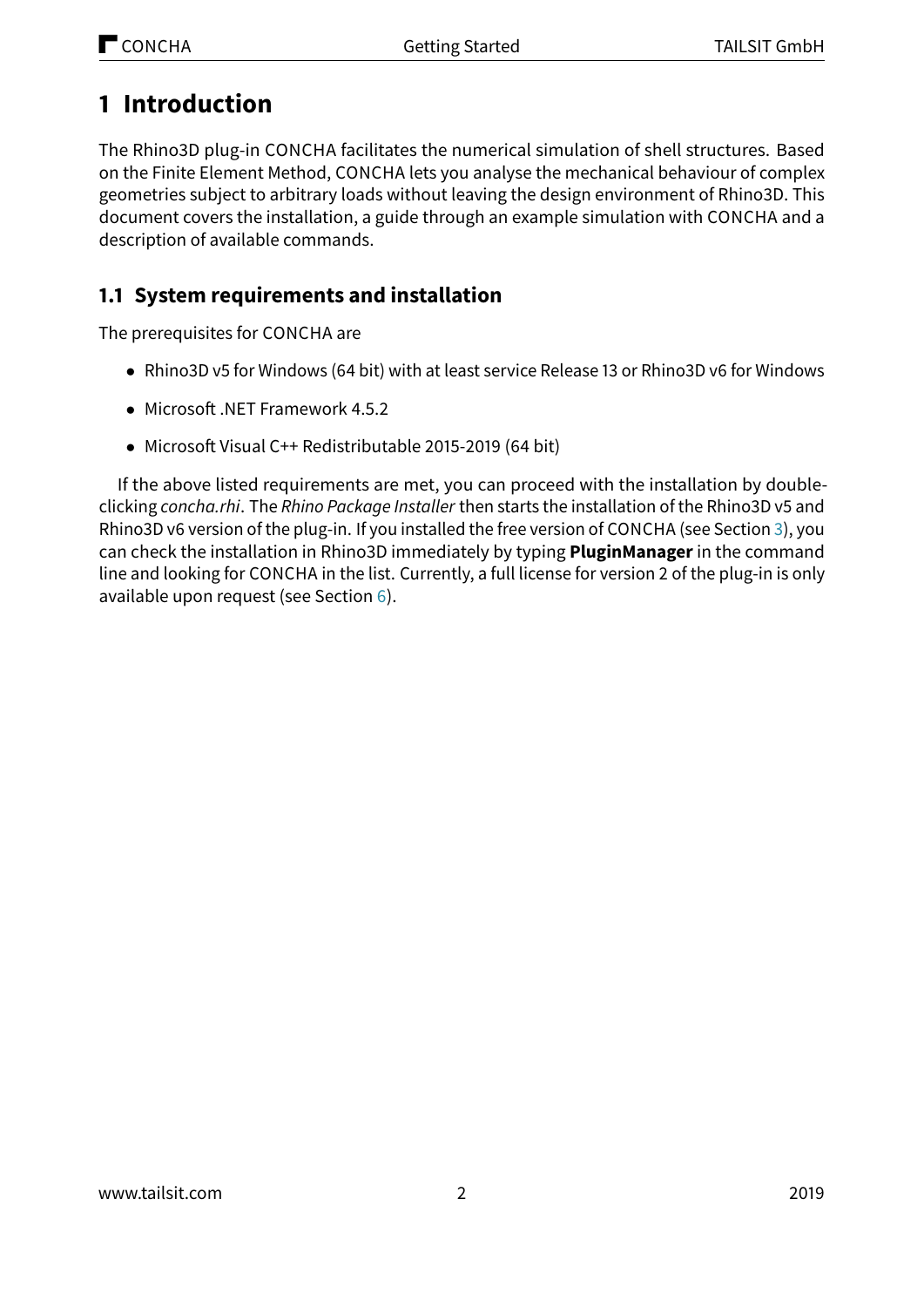# <span id="page-2-0"></span>**2 Minimal example**

In this section, a simple cantilever plate is considered in order to demonstrate the basic workflow with CONCHA. It shall familiarise you with the following commands:

| <b>Ex</b> ConchaAddSurface       | <b>■</b> ConchaCreateMeshes |
|----------------------------------|-----------------------------|
| ConchaSetMaterial                | ConchaMeshSettingsSurface   |
| ConchaSetConstraintsOnEdges ہجمہ | 号 ConchaAnalyze             |
| ConchaSetLoadsOnEdges طلل        | <b>€</b> ConchaSetView      |

It is recommended to use a shaded or rendered view in Rhino3D, in particular for the postprocessing of results.

### **Step 1: Define the model**

The starting point is the Figure [1:](#page-2-1) a rectangle of dimensions 10 m  $\times$  1 m. The first step in every simulation with CONCHA is the definition of the analysis model. Using the command [ConchaAddSur](#page-8-1)[face,](#page-8-1) the rectangle is added to the plug-in and can be processed further. For convenience, it is recommended to change the view settings in order to have a clean workspace. Using the dialog from [ConchaSetView,](#page-11-3) you can hide the original geometry and only display the analysis model.



<span id="page-2-1"></span>Figure 1: Screenshot of cantilever surface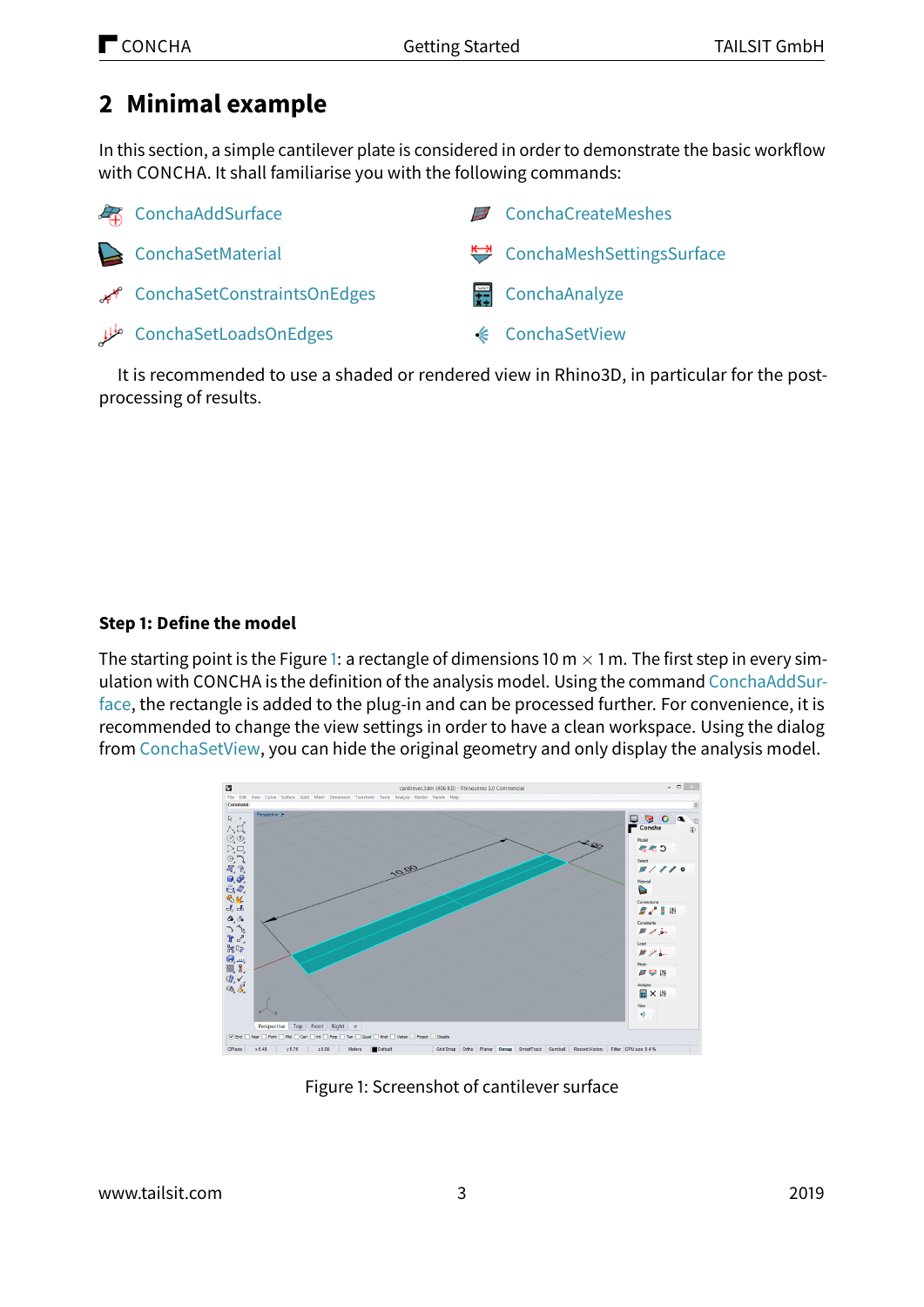### **Step 2: Set the material**

Next, the material is defined by selecting the considered surface and using the command [Con](#page-9-0)[chaSetMaterial.](#page-9-0) You will get the dialog as in Figure [2.](#page-3-0) In this example a steel plate with Young's modulus  $E = 21000 \frac{kN}{cm^2}$  and thickness  $t = 4$  mm is chosen.



<span id="page-3-0"></span>Figure 2: Screenshot of material selection

### **Step 3: Set constraints and loads**

In the following, constraints are defined. For the given example, all displacement components and the rotation of one of the smaller edges of the model surface are set to zero (clamped boundary). To this end, first the edge is selected and then the dialog of the command [ConchaSet-](#page-9-1)[ConstraintsOnEdges](#page-9-1) allows to choose the constraints. Similarly, selecting the opposite edge and using the command [ConchaSetLoadsOnEdges](#page-10-0) allows to define loads on that edge. Here, a vertical load of  $p = 0.01 \text{ km/m}$  is entered. In the view settings, [ConchaSetView,](#page-11-3) you can adjust the visibility of the model part in order to get the image Figure [3.](#page-3-1)



<span id="page-3-1"></span>Figure 3: Clamped edge and loaded edge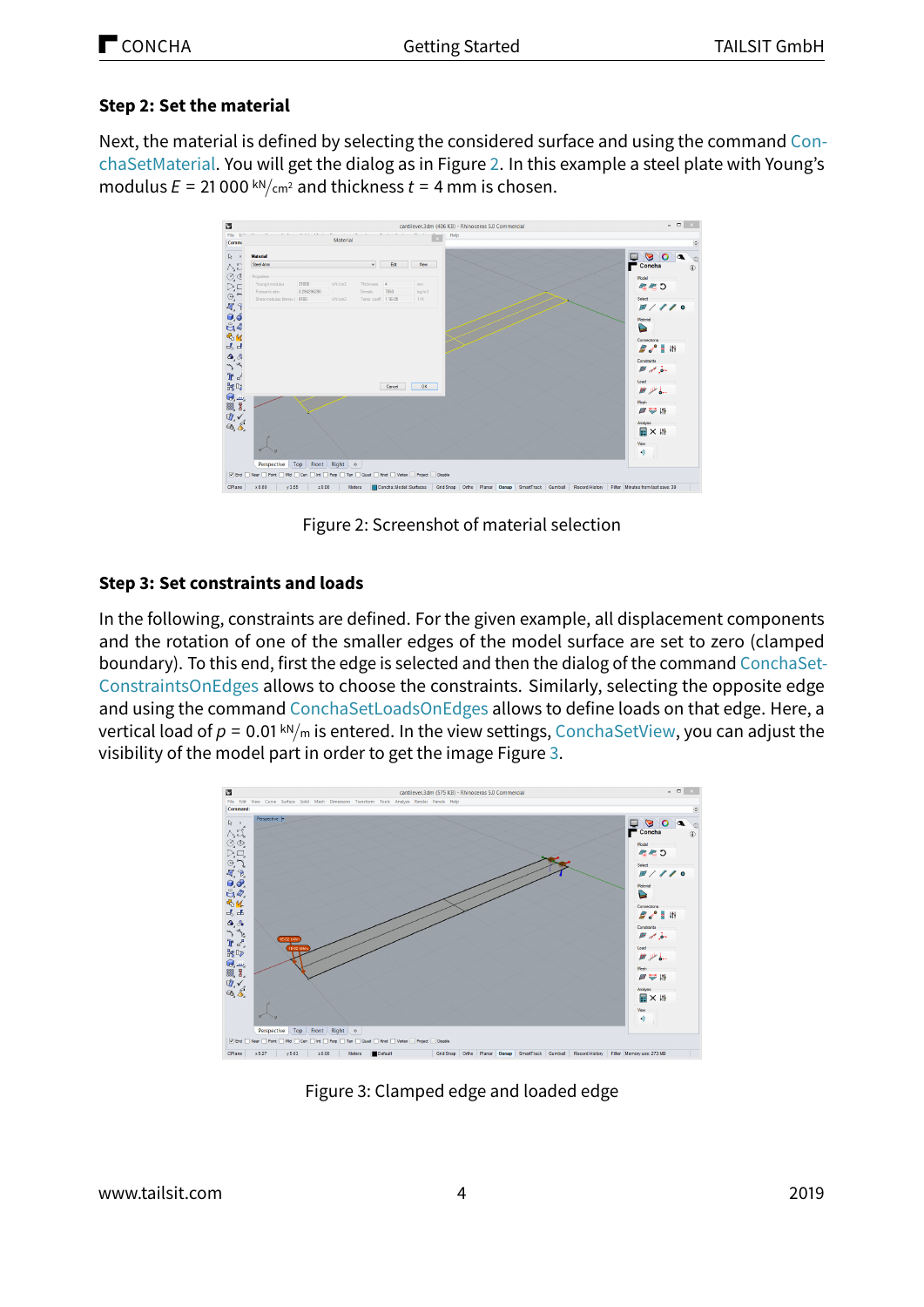#### **Step 4: Create a mesh**

Now, the problem is fully described and the analysis can be started. As a preliminary, the Finite Element (FE) mesh is needed. Therefore, the command [ConchaCreateMeshes](#page-11-0) gives directly a mesh for the model geometry. If a different mesh is requested, the command [ConchaMeshSet](#page-11-1)[tingsSurface](#page-11-1) allows to fine-tune the meshing algorithm per surface. Here, a maximal mesh size of 0.4 is used and the mesh as in Figure [4](#page-4-0) is obtained.



<span id="page-4-0"></span>Figure 4: Finite Element mesh

#### **Step 5: Run the analysis**

Using the command [ConchaAnalyze,](#page-11-2) the FE calculus is started and automatically gives the deformed shape of the surface. By adjusting the view, you get Figure [5.](#page-4-1) For a more quantitative analysis, the view settings allow to display other quantities such as the individual displacement comments or equivalent stresses, see Section [5.9](#page-11-4) and Figure [6](#page-5-0) for the z-displacement component.



<span id="page-4-1"></span>Figure 5: Deformed cantilever plate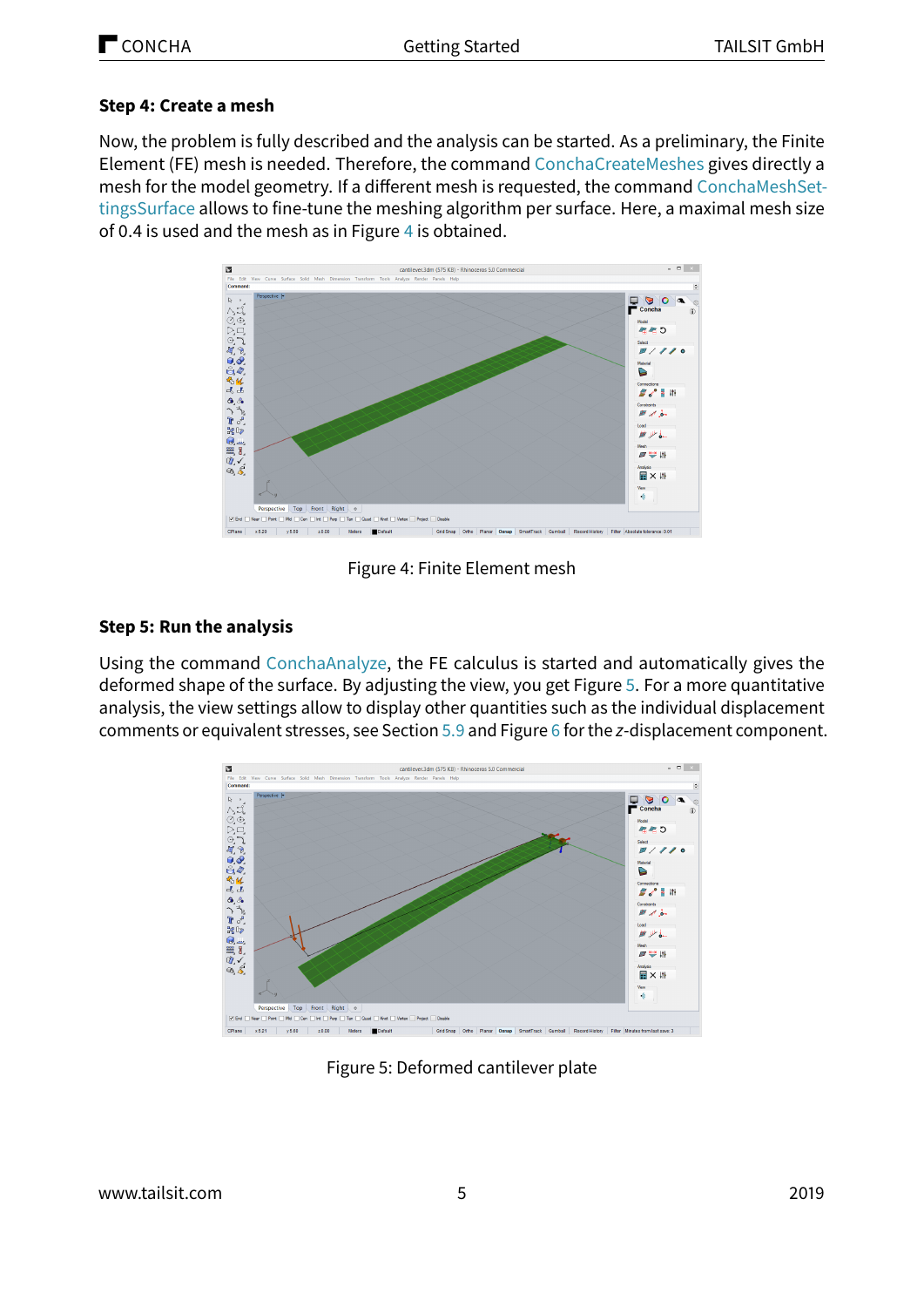#### **Step 6: Post-processing**

Using a standard engineering formula for beam deflection, one gets

$$
u_{z,\text{max}} = \frac{P\ell^3}{3EI} \tag{1}
$$

for the maximal vertical displacement of the corresponding Bernoulli beam model. Here, the values are  $P = p \cdot 1$  m = 10 N,  $\ell = 10$  m,  $E = 2.1 \cdot 10^{11}$  N/m<sup>2</sup>, and  $I = \frac{bt^3}{12} = \frac{16}{3}$  $\frac{16}{3}$  · 10<sup>−9</sup> m<sup>4</sup>. Putting all these values together, one gets approximately  $u_{z, max}$  = 2.97[6](#page-5-0) m. A close look at Figure 6 reveals a slightly smaller value of 2.951 m. Owed to the difference in models, beam vs. shell, there is a good agreement between these results.



<span id="page-5-0"></span>Figure 6: Cantilever coloured by z-displacement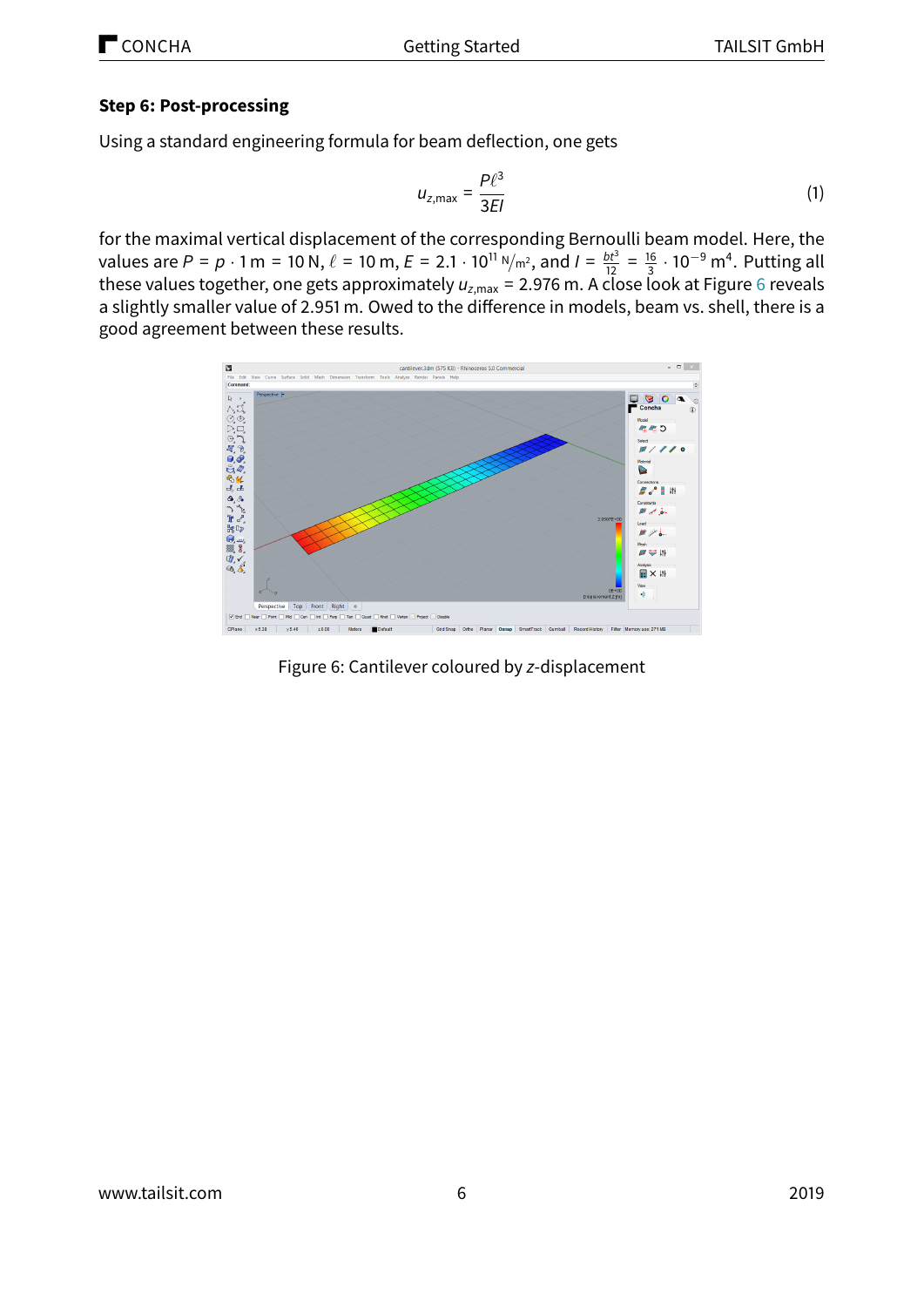# <span id="page-6-0"></span>**3 Free vs. full version**

There are two versions of CONCHA available at [http://www.food4rhino.com/app/concha.](http://www.food4rhino.com/app/concha) The version referred to as free version comes without any cost. Consequentially, there is a full version with an augmented set of features. Table [1](#page-6-1) gives a quick overview of these two versions of CONCHA.

| Feature                        | <b>CONCHA</b> free | <b>CONCHA full</b>                |
|--------------------------------|--------------------|-----------------------------------|
| maximal number of<br>elements  | 2000               | unlimited                         |
| constraints and<br>connections | rigid              | rigid and springs                 |
| surface loads                  | forces             | forces, weight and<br>temperature |
| analysis type                  | linear             | linear and large<br>deformations  |

<span id="page-6-1"></span>Table 1: Comparison of CONCHA versions

In the remaining part of this document, feature descriptions that are dependent on the version (free or full), are visually marked by using red text . If you interested in buying the full version, please go to the CONCHA [homepage.](http://concha.tailsit.com) If you are interested in any feature currently not supported by CONCHA, please contact us:

> TAILSIT GmbH Nikolaiplatz 4 8010 Graz, Austria

[concha@tailsit.com](mailto:concha@tailsit.com) [+43 676 974 6416](tel:+436769746416) [www.tailsit.com](http://www.tailsit.com)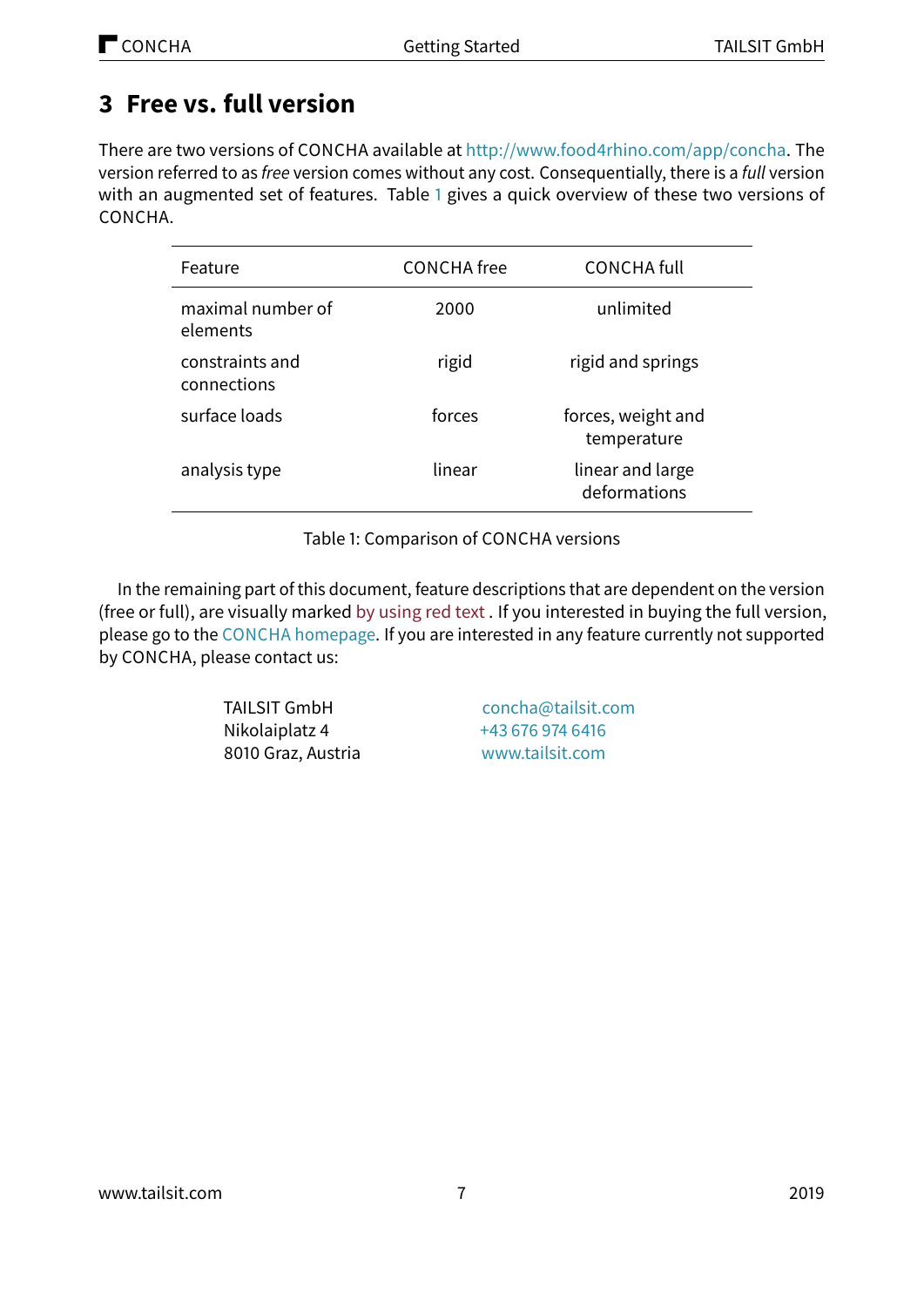# <span id="page-7-0"></span>**4 Technical background**

CONCHA is a stand-alone plug-in for the structural analysis of shell structures within the CAD environment of Rhino3D. Design surfaces in Rhino3D can be registered as mechanical shells for this plug-in. Furthermore, the user defines supports, inter-object connections, and loads by means of the provided GUI extensions. After creating the Finite Element (FE) mesh, the plug-in's analysis capability can be used to compute the deformed state of the objects under considerations. To this end, the initial and the deformed geometry of the objects are represented by the location of the shell's mid-surface and rotation angles of virtual cross sections. Using uppercase letters for the initial geometry and lowercase for the deformed state, these two configurations are given as follows

<span id="page-7-1"></span>
$$
\mathbf{X}(\xi) = \check{\mathbf{X}}(\xi_1, \xi_2) + \xi_3 \mathbf{D}(\xi_1, \xi_2) \text{ and } \mathbf{x}(\xi) = \check{\mathbf{x}}(\xi_1, \xi_2) + \xi_3 \mathbf{d}(\xi_1, \xi_2)
$$
 (2)

with the in-plane parameters  $\xi_1$  and  $\xi_2$  in-plane and the thickness coordinates  $\xi_3$ . Moreover, **X** and ˇ**x** denote the locations of the initial and final mid-surface. **D** is a unit vector normal to the tangent plane at **X**ˇ which is mapped to **d** due to the deformation. With the configurations [\(2\)](#page-7-1) at hand, the state of deformation can be measured by means of the Green-Lagrange strain tensor

$$
\mathbf{E} = E_{ij} \mathbf{G}^i \otimes \mathbf{G}^j, \quad \text{with} \quad E_{ij} = \frac{1}{2} \left[ \mathbf{g}_i \cdot \mathbf{g}_j - \mathbf{G}_i \cdot \mathbf{G}_j \right]. \tag{3}
$$

Here, the co-variant basis vectors  $G_i = \partial_i X$  and  $g_i = \partial_i x$  are used, respectively, and the contra $s$  variant counterparts  $G^i$  such that  $G^i\cdot G_j=\delta^i_j.$  The second Piola-Kirchhoff stress tensor  $S=S^{ij}G_i\otimes G_j$ is related to the strains by means of a *linear* relation

$$
S^{ij} = C^{ijkl} E_{kl} \tag{4}
$$

with the fourth-order elasticity tensor  $C^{ijkl}$ . Finally, the balance of linear momentum leads to the weak form of the equilibrium equations

<span id="page-7-2"></span>
$$
\delta W^{\text{int}} - \delta W^{\text{ext}} = 0, \quad \text{with} \quad \delta W^{\text{int}} = \int_{\Omega} \mathbf{S} : \delta \mathbf{E} \, d\Omega. \tag{5}
$$

Here, the integration is carried out over the undeformed geometry  $\Omega$  and the integrand contains the first variation of the Green-Lagrange strains, δ**E**. Equation [\(5\)](#page-7-2) is the non-linear equation whose Finite Element solution is provided by CONCHA. For the discretisation of this equation, MITC9 and MITC6 shell elements<sup>[1](#page-7-3)</sup> are used for quadrilaterals and triangles, respectively.

An additional feature of CONCHA is that the meshes of adjacent surface patches need not be conforming. In other words, the FE nodes along the edge that joins the two surfaces are at different geometric locations for the two sides. CONCHA uses a technique based on a penalty method that can handle this case. The benefit of this approach is that there is a larger degree of freedom in the design of FE mesh because the constraining condition of a matching node locations along the interface is relaxed.

<span id="page-7-3"></span><sup>&</sup>lt;sup>1</sup>see, e.g., K-J Bathe, *Finite Element Procedures*, Prentice Hall, 2007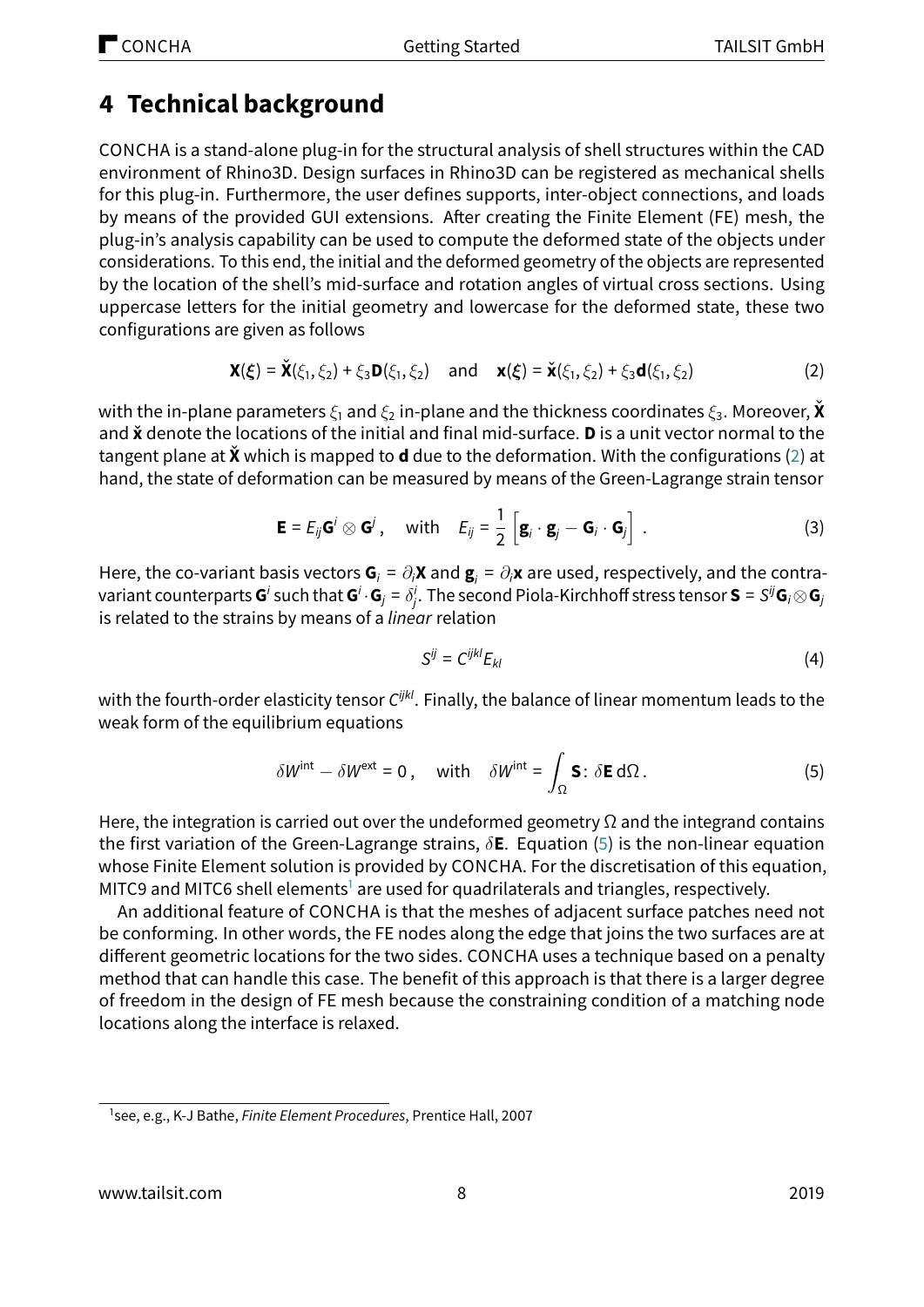# <span id="page-8-2"></span><span id="page-8-0"></span>**5 User interface and commands**

The plug-in CONCHA is controlled via a panel which can be activated by checking Concha in the panel properties usually located on the right of the Rhino3D window. The top-down design of the panel follows a typical workflow for the simulation with CONCHA. Additionally, a toolbar is provided and located in the installation directory.

In the following sections the buttons and commands that CONCHA provides are briefly explained.

# **5.1 Analysis model**

In this section, you can add surfaces and polysurfaces to the analysis model. These surfaces are registered and copied in the document and every subsequent action of the plug-in CONCHA operates on these copies. Geometry objects that are generated throughout the analysis, such as constraint symbols or load arrows, can be identified by the prefix Concha in their names.

<span id="page-8-1"></span>**Example 2** ConchaAddSurface **Adders** Add a surface to the analysis model.

This command adds boundary representations to the model which can be surfaces, polysurfaces or selected faces of polysurfaces and extrusions. After selecting the objects, CONCHA generates duplicates which become the analysis surfaces in the document. These duplicates are managed in CONCHA's own layer tree. The edges and vertices of the analysis surfaces are determined by the topology of the original boundary representation.

**ConchaRemoveSurface** Remove surface from the analysis model.

Allows to remove CONCHA-generated analysis surfaces from the model. Make sure to pick those by selecting surfaces with the prefix Concha. The connected edges and vertices will automatically be removed too.

**ConchaReset ConchaReset Reset the analysis model.** 

Using this command, all objects generated by the plug-in are removed and the analysis is completely aborted.

## **5.2 Selection of items**

You can always select single or multiple geometry objects by the normal Rhino3D selection mechanisms and choosing those generated by CONCHA. The following commands help you select directly all objects of a specific kind.

### **Example 2** ConchaSelectSurfaces **Select all surfaces.** Select all surfaces.

With this command you automatically select all surfaces that are part of the analysis model. This means all surfaces that have been created with [ConchaAddSurface](#page-8-1) are selected here.

## **ConchaSelectEdges** Select all edges.

Select all edges of the model geometry. Note that these edges are created when [Con](#page-8-1)[chaAddSurface](#page-8-1) is used to add surfaces to the model.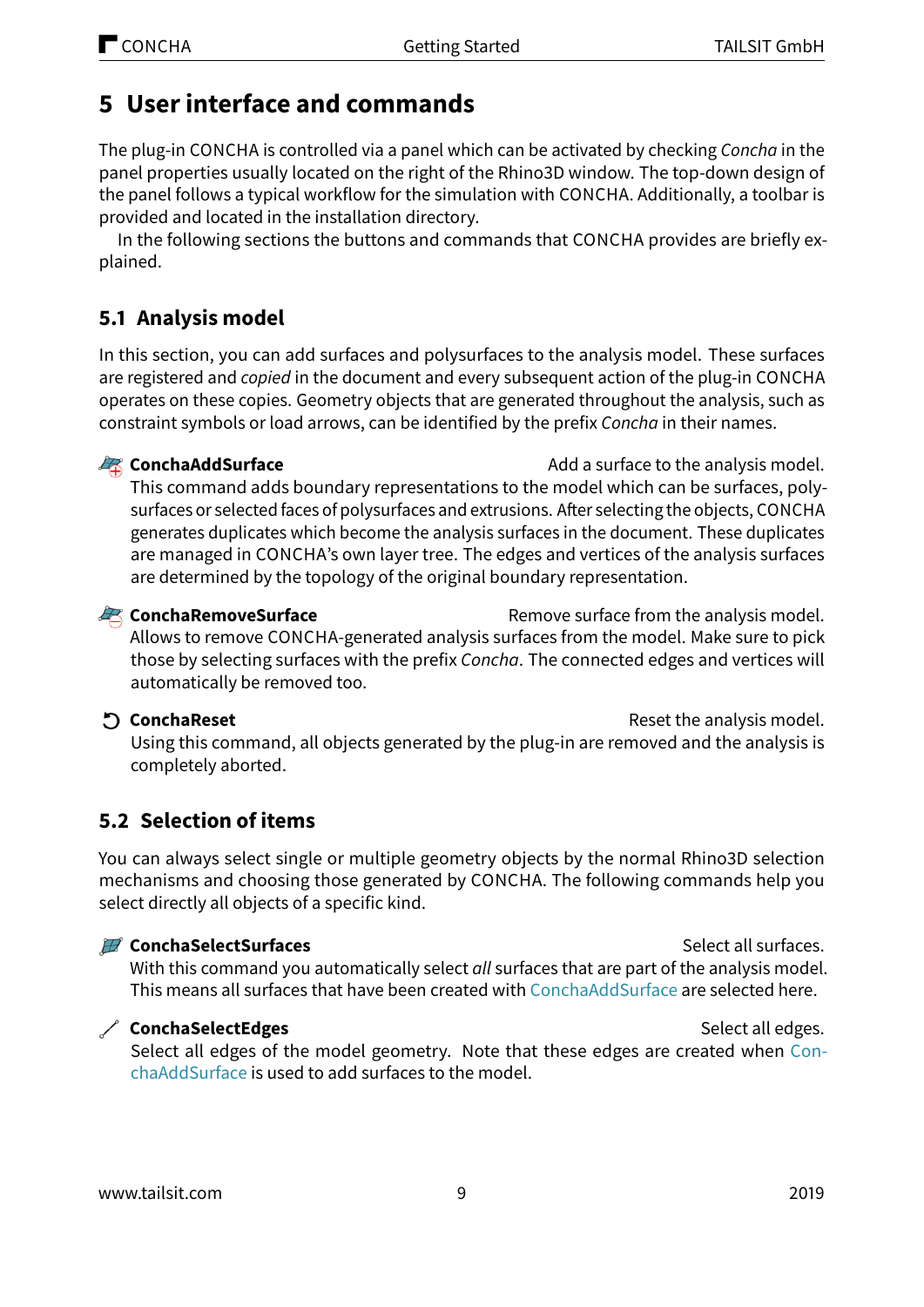## <span id="page-9-2"></span>**ConchaSelectFreeEdges** Select free edges only.

Edges that are adjacent to only one surface are labelled as free. This command selects all such edges.

**ConchaSelectInternalEdges** Select internal edges with face angle. All edges that connect (at least) two surfaces are labelled as *internal*. This command automatically selects all internal edges whose adjacent faces do not lie in the same plane.

## **ConchaSelectVertices** Select all vertices.

Every two adjacent edges that are created by the plug-in are joined by a vertex. This command selects all of them.

# **5.3 Material definition**

Different materials types, single and multiple layers, are supported by CONCHA. Moreover, custom materials can be added to the analysis. The free version of CONCHA only allows a limited material selection and custom materials can only be composed of one layer. Moreover, in the full version you can edit an external CSV-formatted material database which defines the materials available to CONCHA. By default, the material of every surface is set to plain steel of 4 mm.

<span id="page-9-0"></span>**ConchaSetMaterial** Define material behaviour of a surface. Opens the material dialog for selected surfaces. Then you can choose from a list of predefined materials or define a custom material for which the relevant material parameters have to be entered.

**ConchaLoadMaterialDatabase** Load materials from a CSV file. Opens a file selection dialog where a custom material database can be chosen which is also loaded on startup. A template for the CSV-format can be found in [%PROGRAMDATA%](%PROGRAMDATA%\TAILSIT\Concha\Materials.csv) [\TAILSIT\Concha\Materials.csv.](%PROGRAMDATA%\TAILSIT\Concha\Materials.csv)

# **5.4 Constraints**

In this section, the displacements (and rotations) of geometry objects can be controlled by applying specific constraints. In the free version, displacements and rotations can only constrained by rigid supports. The feature of applying springs with custom stiffness values is only available in the full version.

**ConchaSetConstraintsOnSurfaces** Apply constraints to surfaces. For all selected surfaces the global displacement components  $(x-$ ,  $y-$  or  $z$ -direction) can be set to zero.

- <span id="page-9-1"></span>**R** ConchaSetConstraintsOnEdges **Apply constraints to edges.** Global displacement components of selected edges and the rotation around the edge axis can be set to zero.
- **ConchaSetConstraintsOnVertices** Apply constraints to vertices. The global displacement components of the selected vertices can be set to zero.

<www.tailsit.com> 10 2019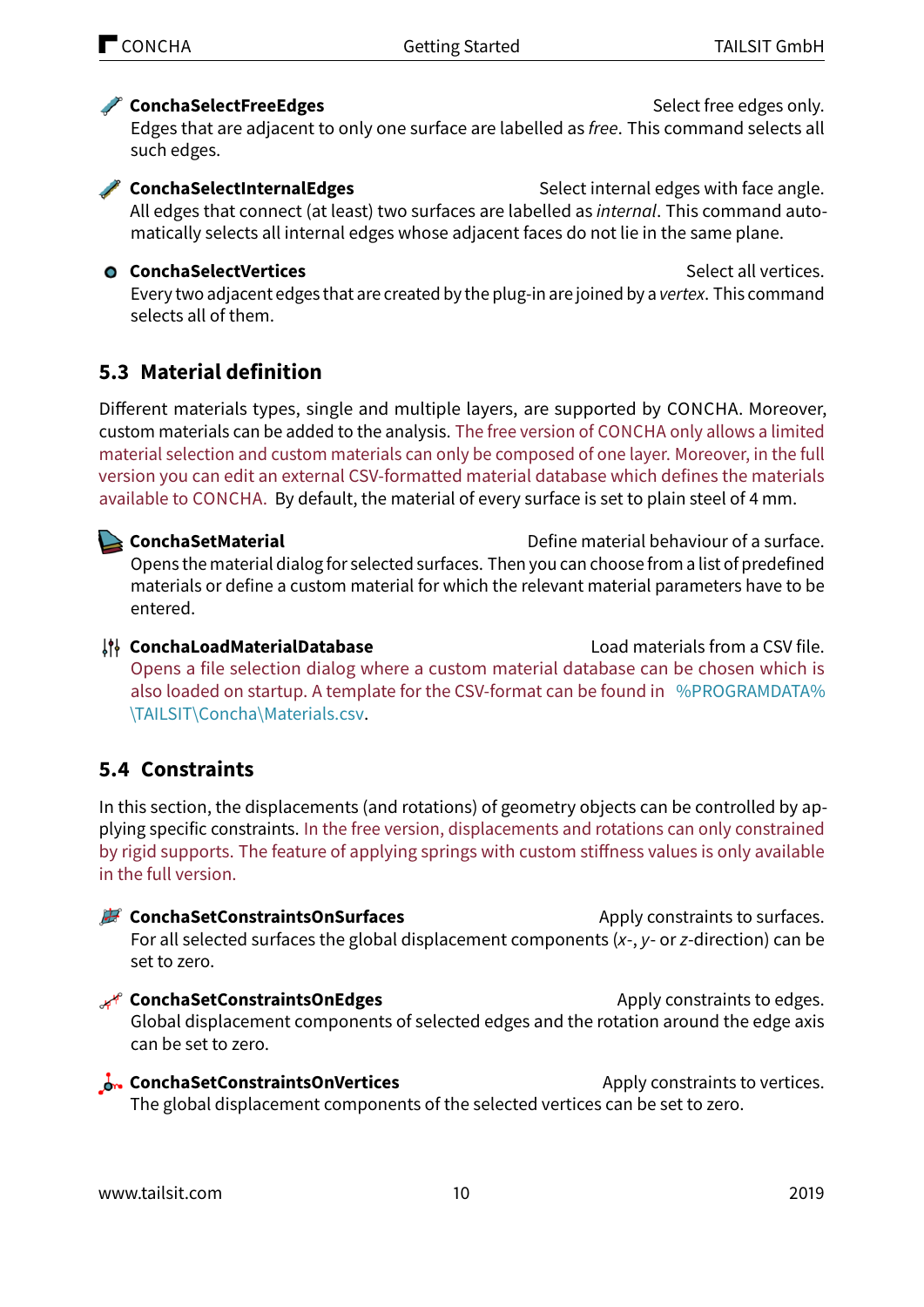# <span id="page-10-4"></span>**5.5 Connections**

CONCHA allows to connect the displacements of different geometry objects with the same dimension, that is vertices with vertices, edges with edges and so on. In these connections, chosen displacement components are forced to be equal. In the free version of CONCHA, these connections are rigid. The full version also supports the use of springs with custom stiffness that connect specific displacements. Note that surface edges at the same location (that is the edges that join adjacent surfaces) are connected by default. Their connection status can be set by [ConchaSetConnectionProperties.](#page-10-1)

### <span id="page-10-2"></span>**ConchaSetMasterSurface** Connect surfaces.

Surfaces that have an identical shape, size and orientation, but are located at different positions in the document can be connected.

## <span id="page-10-3"></span>**ConchaSetMasterVertex** Connect vertices.

Any two vertices can be connected with this dialog.

**ConchaRemoveMaster RemoveMaster Remove a connection.** 

Previously established connections can be undone with this command.

<span id="page-10-1"></span>**ConchaSetConnectionProperties** Set the properties of a connection. Any connection established by [ConchaSetMasterSurface,](#page-10-2) [ConchaSetMasterVertex](#page-10-3) or by default for edges can be modified with this command.

# **5.6 Loads**

In this section, external loads on different geometry objects can be specified. Loads are always constant along the object on which they apply. Whereas the free version only allows for external forces to be applied, the full version also supports thermal loads by specification of a temperature change and the selection of the material weight as an additionally considered load.

## **ConchaSetLoadsOnSurfaces** Apply loads on surfaces. For the selected surfaces, force loads in global direction components or normal to the surface can be specified.

<span id="page-10-0"></span>**ConchaSetLoadsOnEdges ConchaSetLoadsOnEdges Apply loads along edges.** For the selected edges, force loads in global direction components can be specified.

**ConchaSetLoadsOnVertices** Apply loads on vertices. For the selected vertices, force loads in global direction components can be specified.

# **5.7 Mesh**

Here, the FE analysis mesh will be specified. For the subsequent analysis, all the surfaces of the analysis model are decomposed into quadrilaterals or triangles, whereas the former are preferred. Note that the mesh is carried out surface-wise and need not be conforming across the edges of adjacent surfaces. CONCHA will glue these meshes together without requiring a mesh conformity! Note that the free version of CONCHA allows for a maximum of 2000 elements. The full version does not pose this restriction.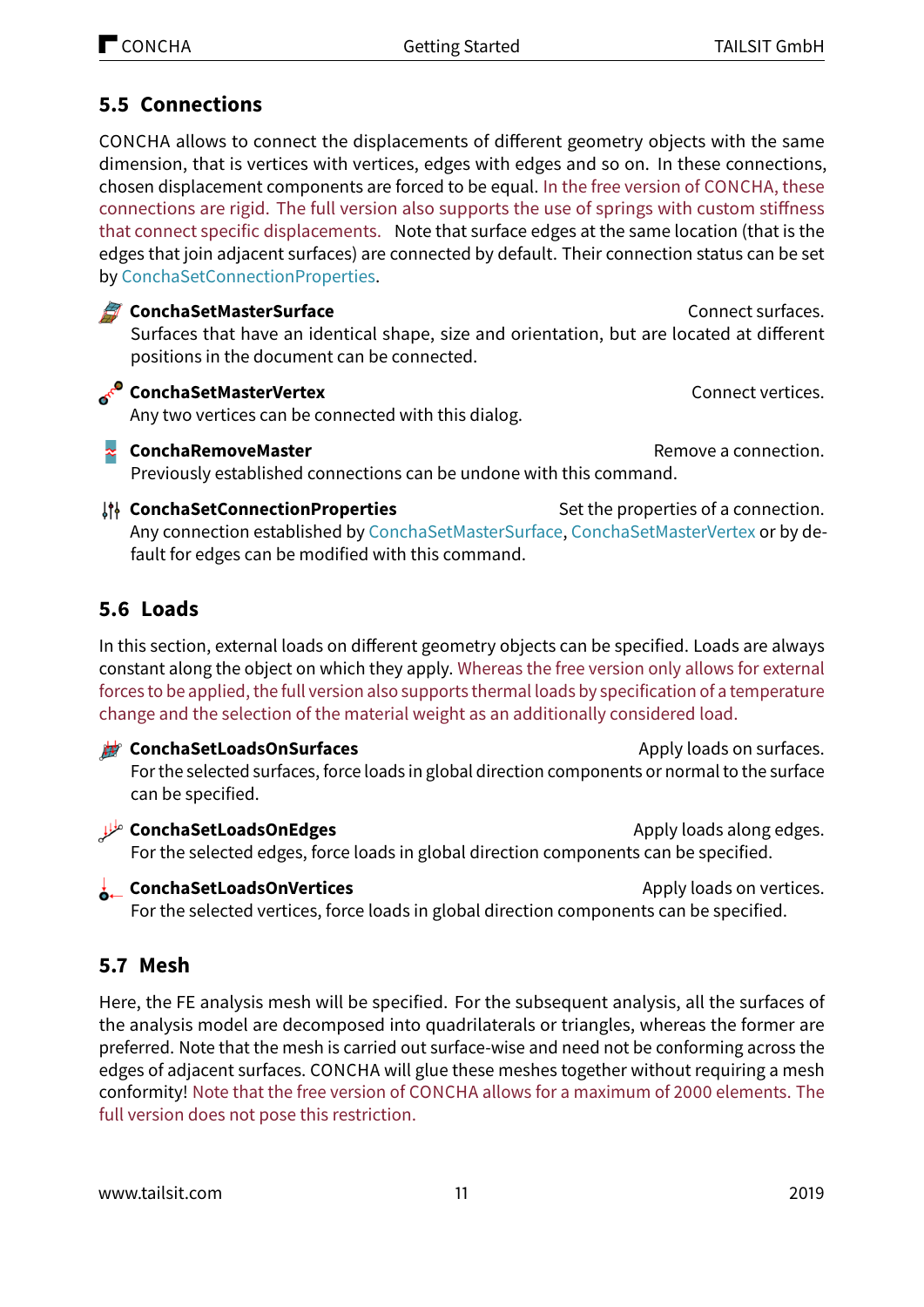### <span id="page-11-6"></span><span id="page-11-0"></span>**ConchaCreateMeshes** Create mesh.

Creates the FE analysis meshes for surfaces added by [ConchaAddSurface.](#page-8-1) Any existing mesh is discarded.

<span id="page-11-1"></span>**ConchaMeshSettingsSurface** Set mesh properties for surfaces. For all selected surfaces, the mesh properties can be specified with this command. In particular, you can set the maximal mesh size, the maximal aspect ratio and a minimal number of elements per surface. Using auto-meshing, global parameters for meshing as defined by [ConchaMeshSettingsGlobal](#page-11-5) are used.

#### <span id="page-11-5"></span>**It ConchaMeshSettingsGlobal distribution of the ConchaMeshSettingsGlobal distribution of the Conchameters.** Choose if CONCHA's built-in meshing heuristic is used or define a global mesh size.

## **5.8 Analysis**

The model is defined by a set of surfaces, constraints and connections, the material parameters and the applied loads. Once the FE analysis mesh is created, the calculation can be carried out. For the free version of CONCHA, only a linear analysis can be carried out. The full version supports arbitrarily large deformations by means of a Newton method with a consistent tangent stiffness matrix. Furthermore, in the full version the analysis generates data files in the VTU format for more enhanced post-processing features.

### <span id="page-11-2"></span>**ConchaAnalyze Invoke the FE analysis.**

Perform an FE analysis of the defined CONCHA model. That status of the analysis is reported in the top left corner of the Rhino3D view. If the model has insufficient constraints, the user will be informed accordingly. If successful, the analysis generates post-processing data that can be viewed as described for the [ConchaSetView](#page-11-3) command.

### **ConchaAbortAnalysis** Abort the analysis.

**ConchaSetAnalysisProperties** Define properties of the FE analysis. For the free version of CONCHA, this dialog does not offer much. Here, properties for the nonlinear solution algorithm can be set and file paths for VTU and log-files are specified.

## <span id="page-11-4"></span>**5.9 View**

This part gives control over which objects are visible and which data are presented for the post-processing. CONCHA generates geometry objects throughout the analysis, which are at the same location as the CAD model used as the starting point of the analysis. For a cleaner interaction with the plug-in you can turn on and off the visibility of the Geometry (all objects present in the document before CONCHA was invoked) and of the Model (all objects add through [ConchaAddSurface](#page-8-1) and created through subsequent commands). Moreover, for the model part the visibility of items such as constraint symbols or load vectors can be controlled.

The dialog invoked by this command has two tabs: **Model** The model tab has the following commands

<span id="page-11-3"></span>← **ConchaSetView** Set view properties.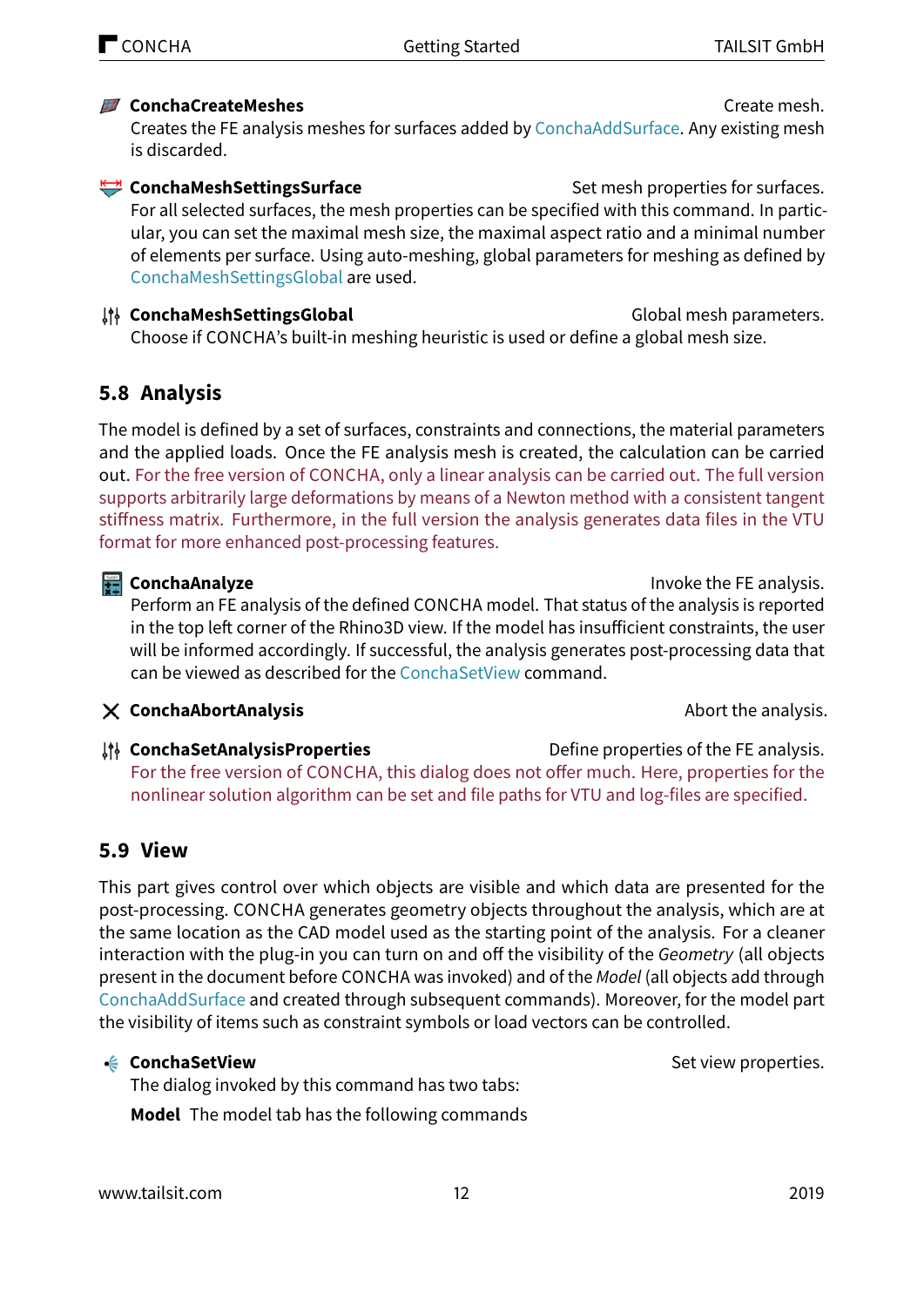- <span id="page-12-0"></span>**Show unused geometry** Control the visibility of geometry objects that are not part of the analysis model.
- **Show registered geometry** Control the visibility of geometry objects that have been registered with [ConchaAddSurface](#page-8-1)
- **Show mesh** Control the visibility of the FEA mesh
- **Show model** Control the visibility of the CONCHA model. These are all objects that have been created by the plug-in: duplicates of the registered surfaces, edges, vertices, load and constraint symbols.
- **Results** The results tab controls the visibility and appearance of results for displacements, stresses and reaction forces. The user can control the colours, the range and the visibility of a colour bar. In addition, nodal values can be displayed at the model. In detail, the user can control
	- **Displacements:** Choose between a warped figure with custom scaling parameter or a colour representation of individual components or the magnitude
	- **Stresses:** equivalent stresses of von-Mises type can be shown for the top, middle or bottom layers of each surface. This ordering is associated with the surface normal which points from bottom to top layer. Not that this layers are independent of the layer-structure of the material.
	- **Reaction forces:** the forces at the model supports are displayed as arrows located at the nodes of the FE mesh.

## **5.10 Information**

CONCHA has been produced by TAILSIT GmbH, Graz, Austria.

**ConchaAbout ConchaAbout Information about CONCHA.** 

This command opens an information window with contact information, version number of the plug-in and reference to the license.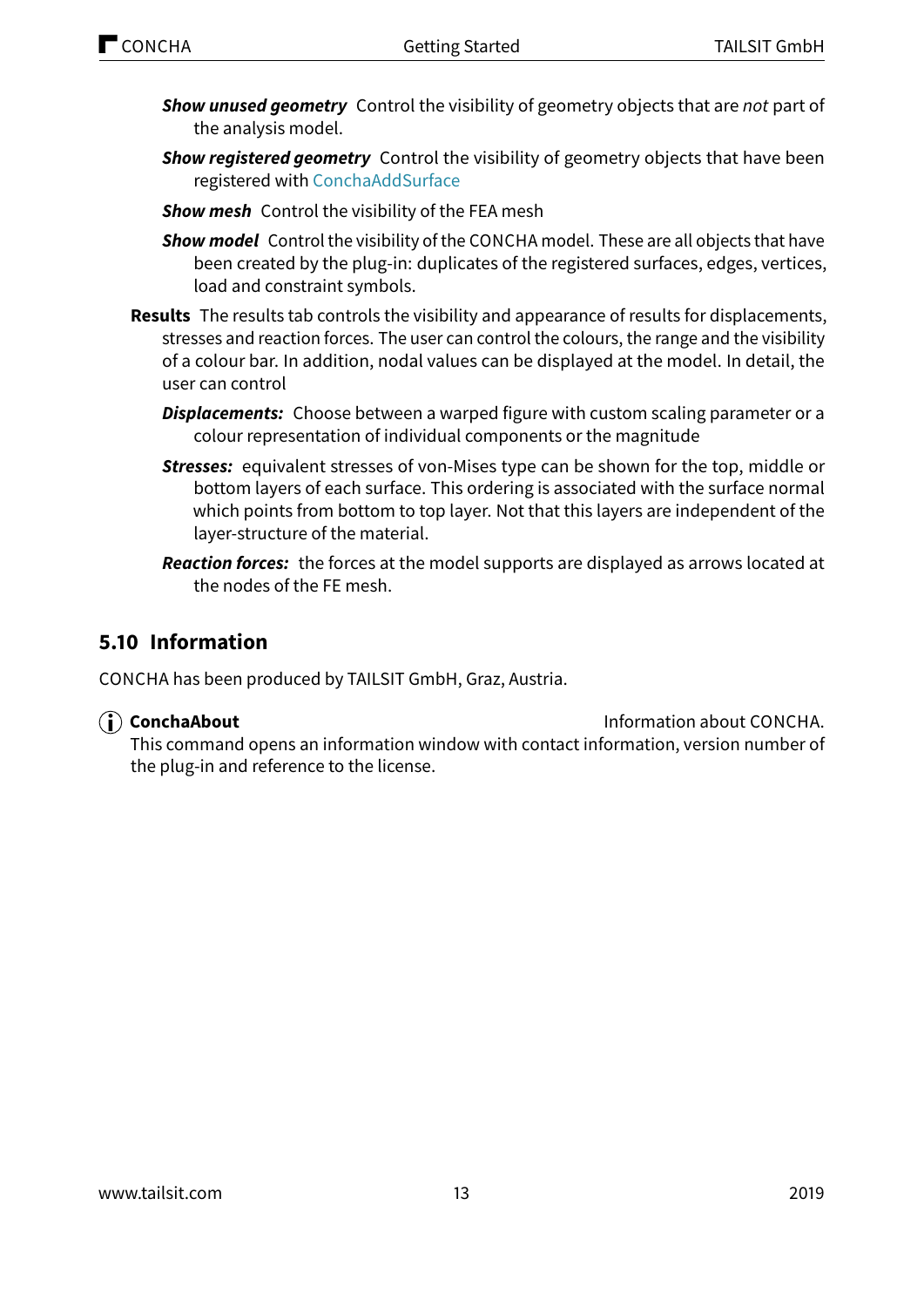# <span id="page-13-0"></span>**6 License**

The license terms and release notes for CONCHA can be found in the program-data folder [\(%PROGRAMDATA%\TAILSIT\Concha\)](%PROGRAMDATA%\TAILSIT\Concha) or downloadedfrom[http://www.tailsit.com/concha-license](http://www.tailsit.com/concha-license.rtf). [rtf.](http://www.tailsit.com/concha-license.rtf) Currently, automatic registration of full licenses is only available for CONCHA v1.1. For a full license of CONCHA v2.0 please contact

| <b>TAILSIT GmbH</b> | concha@tailsit.com |
|---------------------|--------------------|
| Nikolaiplatz 4      | +43 676 974 6416   |
| 8010 Graz, Austria  | www.tailsit.com    |

For the full version of CONCHA v1.1 a license file is required. To obtain a license, please proceed as follows.

# **6.1 Buy a license**

For CONCHA v1.1 a commercial license as well as a student license is available, both of which are valid for a year. The licenses are available from the CONCHA [homepage](http://concha.tailsit.com) and can be purchased via PayPal or by credit card payment. For the student license we require a copy of a valid student ID, scanned and sent to [concha@tailsit.com](mailto:concha@tailsit.com) from your university e-mail account.

# **6.2 Request license file**

To run the full version of CONCHA v1.1 a license file is required. In order to obtain this file, please install the full version of CONCHA as described in Section [1.1](#page-1-1) and start Rhino3D. When CONCHA begins to load, a license dialog as depicted in Figure [7](#page-13-1) will appear.

<span id="page-13-1"></span>

Figure 7: License dialog

Pressing "Request License" in that dialog will open a form (see Figure [8\)](#page-14-1). Please fill out this form according to the information you provided when buying CONCHA.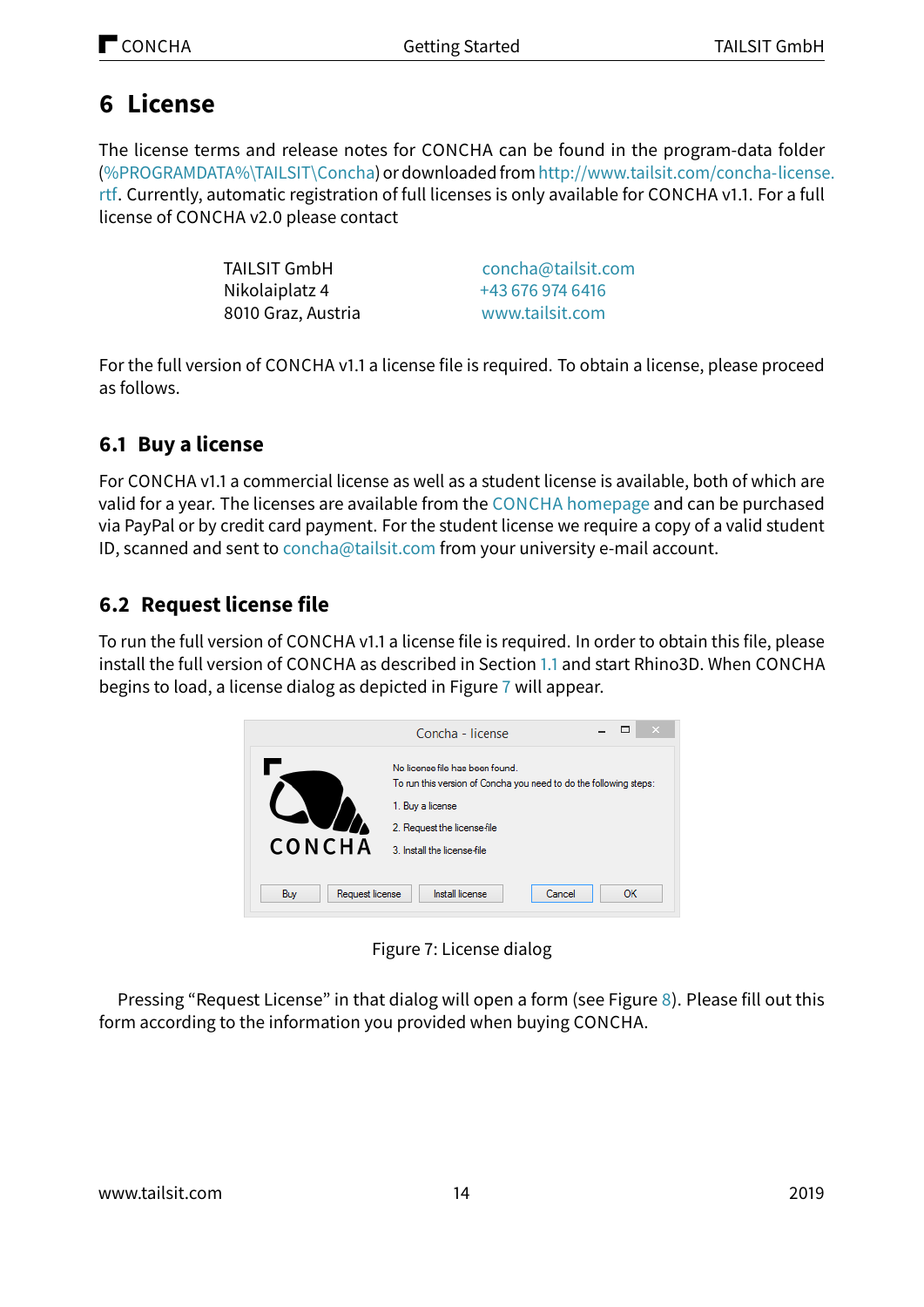| Enter your personal data. Note that this has to match the information you<br>provided when buying Concha. Send this information directly or save it to<br>a file and mail it to<br>concha@tailsit.com. |  |  |  |  |
|--------------------------------------------------------------------------------------------------------------------------------------------------------------------------------------------------------|--|--|--|--|
| <b>Name</b>                                                                                                                                                                                            |  |  |  |  |
| Juergen Zechner                                                                                                                                                                                        |  |  |  |  |
| Street                                                                                                                                                                                                 |  |  |  |  |
| Nikolaiplatz 4                                                                                                                                                                                         |  |  |  |  |
| City                                                                                                                                                                                                   |  |  |  |  |
| Graz                                                                                                                                                                                                   |  |  |  |  |
| Zip code                                                                                                                                                                                               |  |  |  |  |
| 8020                                                                                                                                                                                                   |  |  |  |  |
| Country                                                                                                                                                                                                |  |  |  |  |
| Austria                                                                                                                                                                                                |  |  |  |  |
| Institution                                                                                                                                                                                            |  |  |  |  |
| <b>TAILSIT</b>                                                                                                                                                                                         |  |  |  |  |
| E-Mail                                                                                                                                                                                                 |  |  |  |  |
| juergen.zechner@tailsit.com                                                                                                                                                                            |  |  |  |  |
| Computer id                                                                                                                                                                                            |  |  |  |  |
| RGVXQT-5KNR6P-1R8J50-1OWB617                                                                                                                                                                           |  |  |  |  |

<span id="page-14-1"></span>Figure 8: Requesting a license for CONCHA

By pressing "Send request" an e-mail is submitted. You will receive a copy to the e-mail address provided in the form. Additionally, you can "Save" the data provided for the license request in a text-file. We require a few working days in order to validate the provided information and to create the license-file. You will receive your license by e-mail.

## **6.3 Install license file**

As a last step, the license file needs to be copied to [%PROGRAMDATA%\TAILSIT\Concha\Concha.](%PROGRAMDATA%\TAILSIT\Concha\Concha.lic) [lic.](%PROGRAMDATA%\TAILSIT\Concha\Concha.lic) CONCHA can do that for you by pressing "Install license" in the CONCHA-license dialog (Figure [7\)](#page-13-1). Rhino3D obtaining its licens from a Zoo-server will search for CONCHA-licenses on the server and pop up another dialog stating that a license could not be found. In that case, enter a license with your name and the e-mail address as the license key. Your license should now be activated.

# <span id="page-14-0"></span>**7 Contact**

For interest in extra features, problems activating the license, or any comments or requests concerning CONCHA, please contact:

> TAILSIT GmbH Nikolaiplatz 4 8010 Graz, Austria

[concha@tailsit.com](mailto:concha@tailsit.com) [+43 676 974 6416](tel:+436769746416) [www.tailsit.com](http://www.tailsit.com)